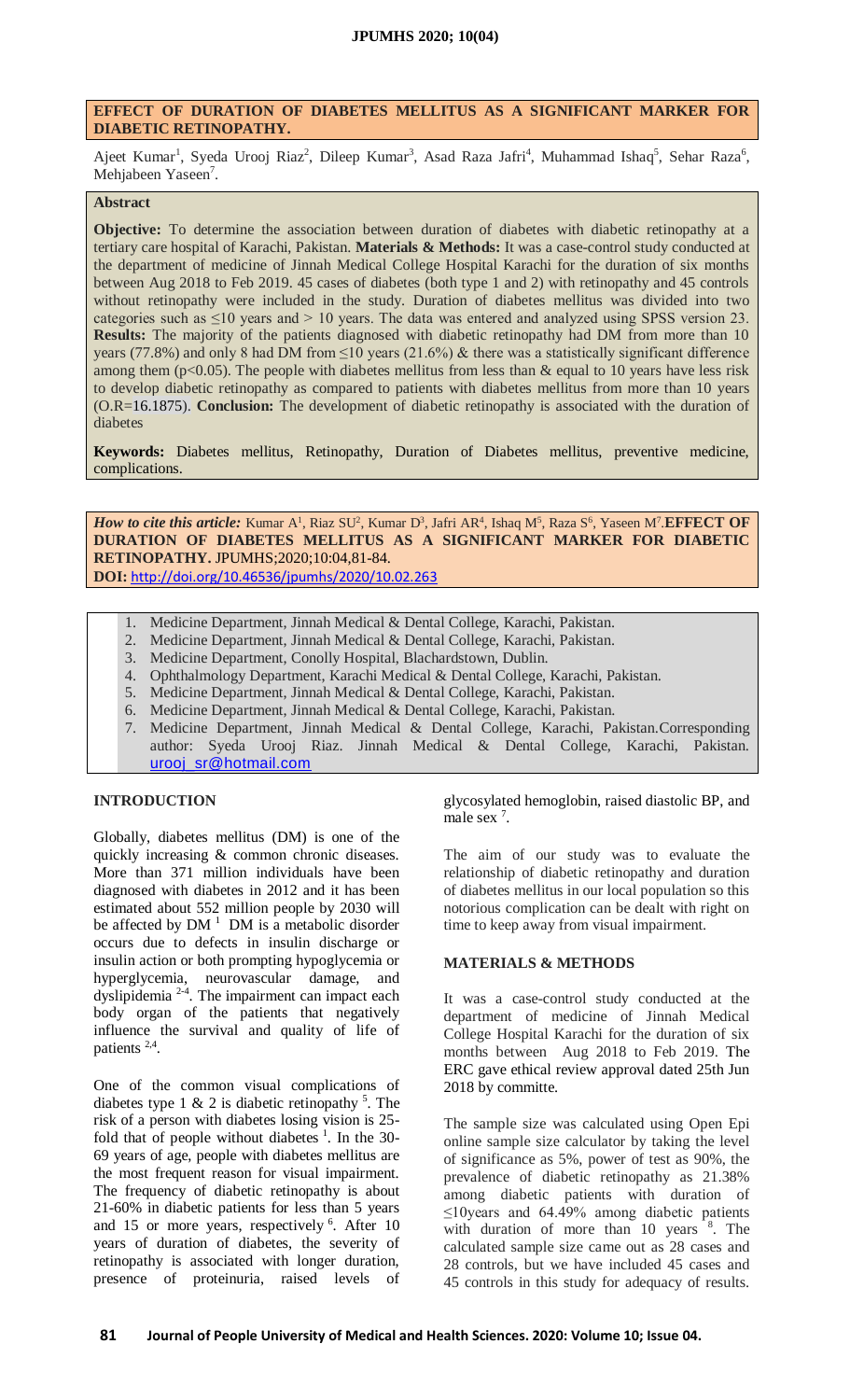A total of 90 patients were included using a nonprobability consecutive sampling technique. Patients of more than 18 years of age of either gender were included in the study. Cases were the known case of diabetes (both type 1 and 2) with retinopathy and controls were patients without retinopathy. Patients whose funduscopic examination was difficult due to cataract, retinal detachment, or corneal opacity or patients who did not give consent were excluded from the study.

The purpose, procedure, merits, and demerits of the study were explained by the study physician to all eligible patients and written consent was obtained. History and examination carried out and fundoscopy was done. Each enrolled patient sent to an ophthalmologist for examination. In order to avoid subject variation single qualified and experienced ophthalmologist was involved in the study. All the findings were recorded on the pre-designed Performa along with demographic data. Duration of diabetes mellitus was divided into two categories such as  $\leq 10$  years and > 10 years.

The data was entered and analyzed using SPSS version 23. Quantitative variables were presented by mean & standard deviation. Frequency and percentage were computed for categorical variables. A Chi-square test applied to compare the different variables. P-value of  $< 0.05$  was considered significant. The odds ratio was calculated to check the association between diabetic retinopathy and the duration of diabetes mellitus.

#### **RESULTS**

A total of 90 patients were enrolled in the study. The mean age of patients was  $45.3 \pm 12.1$  years. The majority of the study subjects were males 51 (56.7%) and 39 females (43.3). A total of 55 subjects (61.1%) had a positive family history of diabetes mellitus. As shown in table 1, the comparison between two population groups.

About 45 patients had diabetes mellitus from  $\leq 10$ years and 45 had diabetes mellitus from more than 10 years in our study.

The majority of the patients diagnosed with diabetic retinopathy had DM from more than 10 years were35(77.8%) and only 8 had DM from  $\leq$ 10 years (21.6%) & there was a statistically significant difference among them  $(p<0.05)$ . The people with diabetes mellitus from less than & equal to 10 years have less risk to develop diabetic retinopathy as compared to patients with diabetes mellitus from more than 10 years (O.R=16.1875) with 95% Confidence interval of 5.7316 to 45.7175 and level of significance  $P <$ 0.0001. (Fig *[1](https://www.cureus.com/publish/articles/33202-effect-of-duration-of-diabetes-mellitus-as-a-significant-marker-for-diabetic-retinopathy/preview#figure-anchor-116505)*)

#### **TABLE 1: Demographics**

| <b>Variable</b>     | <b>Less</b> | than More than |  |
|---------------------|-------------|----------------|--|
|                     | 10 years    | 10 years       |  |
| Age                 | 45.1        | 45.5           |  |
| <b>Males</b>        | 25          | 26             |  |
| Females             | 19          | 20             |  |
| Positive<br>family  | 26          | 29             |  |
| history of diabetes |             |                |  |
| Retinopathy         |             | 35             |  |

|                          | <b>Cases</b> | Control OR | (95% CI) | p-value                |  |
|--------------------------|--------------|------------|----------|------------------------|--|
| Age<br>(in)              | 45.5         | 45.1       |          |                        |  |
| years)                   |              |            |          |                        |  |
| Gender                   |              |            |          |                        |  |
| Male                     | 26           | 25         | 0.9880   | P                      |  |
| Female                   | 20           | 19         | 0.9880   | 0.9774                 |  |
| <b>Types of Diabetes</b> |              |            |          |                        |  |
| Type<br>1                | 5            | 2          | 2.6875   | P                      |  |
| diabetes                 |              |            |          | 0.2531                 |  |
| $\overline{2}$<br>Type   | 40           | 43         | 2.6875   |                        |  |
| diabetes                 |              |            |          |                        |  |
| <b>Outcome</b>           |              |            |          |                        |  |
| Retinopathy              | 35           | 8          | 16.1875  | $ {\bf P} $<br>$\,<\,$ |  |
| present                  |              |            |          | 0.0001                 |  |
| Retinopathy              | 10           | 37         | 16.1875  | P                      |  |
| Absent                   |              |            |          | 0.0001                 |  |

**FIGURE 1: Comparision of Diabetic Retinopathy with duration of diabetes**



#### **DISCUSSION**

Diabetes retinopathy is a major cause of blindness among persons of working age group. In our study there was a male preponderance whereas in another case-control study conducted in India also showed a higher frequency of females as compared to males with diabetic retinopathy <sup>6</sup>[.](https://www.cureus.com/publish/articles/33202-effect-of-duration-of-diabetes-mellitus-as-a-significant-marker-for-diabetic-retinopathy/preview#references) In another recent study, a significant difference was observed in the mean duration of diabetes (12  $\pm$  5 vs. 8  $\pm$  5 years) between patients without diabetic retinopathy and diabetic retinopathy ( $p<0.05$ )<sup>[6](https://www.cureus.com/publish/articles/33202-effect-of-duration-of-diabetes-mellitus-as-a-significant-marker-for-diabetic-retinopathy/preview#references)</sup>. Bansal P et al. in his study concluded that increasing prevalence of DR with an increase in the duration of DM that is all patients having diabetes from more than 25 years was found to have diabetic retinopathy, we on the other hand took 10 years duration as a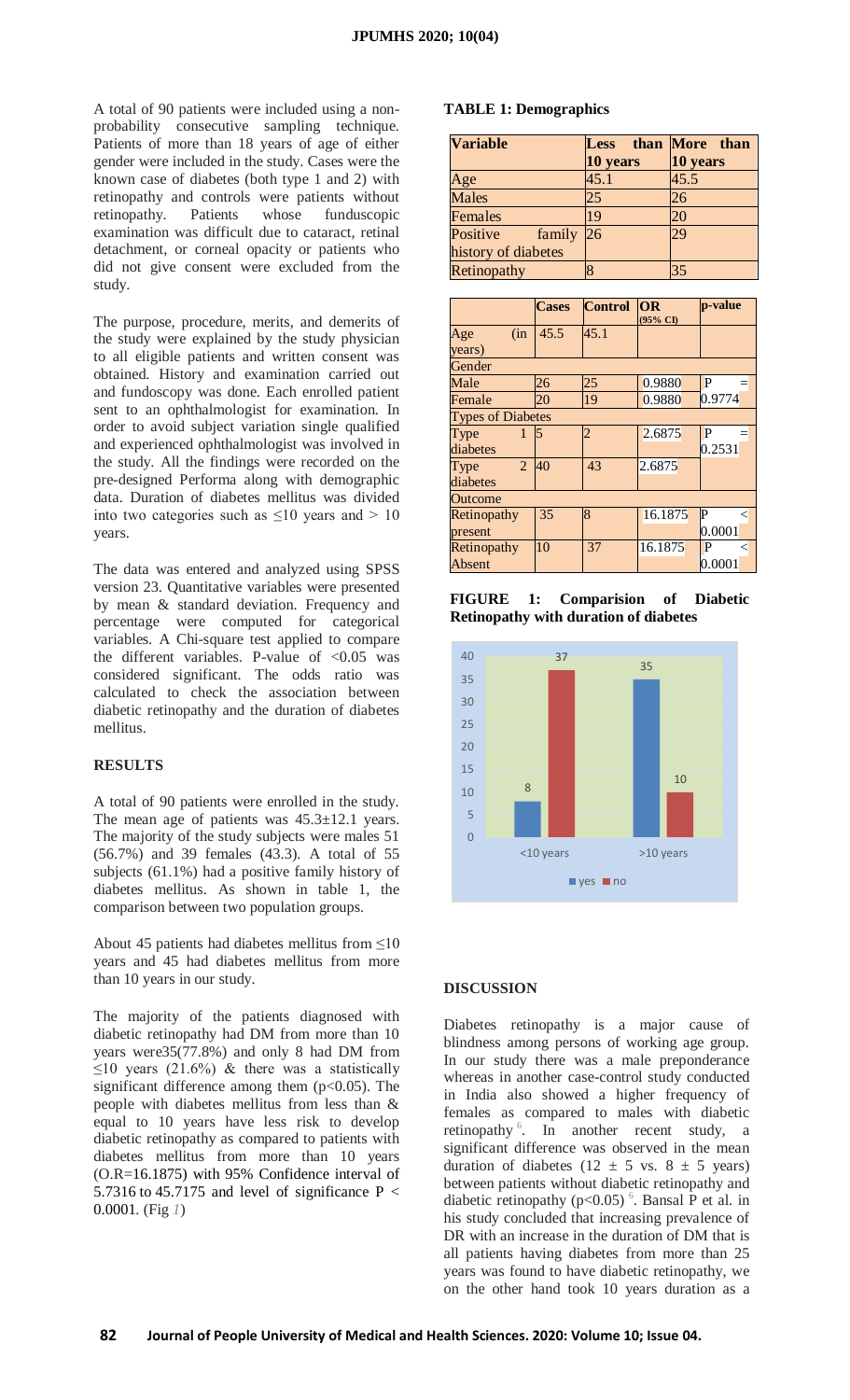benchmark<sup>8</sup>[.](https://www.cureus.com/publish/articles/33202-effect-of-duration-of-diabetes-mellitus-as-a-significant-marker-for-diabetic-retinopathy/preview#references) Population-based studies of diabetic patients show great variation in the prevalence of diabetic retinopathy. The difference in age at diagnosis, duration of diabetes, and glycemic control could all influence the prevalence 9,1 .

A yearly eye exam to ensure the health of eyes and to protect their vision should be conducted in diabetics. Diabetes can affect the eyes in numerous ways. It is very frequent the effects are temporary and controlled with good sugar control. However, long-term diabetes can cause vision-threatening changes  $11,12$ . In the current study majority of the males were dominant in diabetic retinopathy as compared to females. A similar study conducted by Nisar Set al. found 43% of males had diabetic retinopathy and 57% of females had diabetic retinopathy  $13$ .

In this study, an increasing frequency of retinopathy was observed with increasing duration of diabetes. The retinopathy was present in 77.8% of patients who had diabetes of more than ten years of duration. This finding is consistent with the observations made by other studies  $11,14-15$  which showed a prevalence of 100% with twenty years duration. In the study by Kayani H et al. found 33.3% of diabetic individuals were suffering from retinopathy concluded that a condition responsive to timely and cost-effective management, every diabetic patient should be made attentive to the significance of regular ophthalmologic examination<sup>[12](https://www.cureus.com/publish/articles/33202-effect-of-duration-of-diabetes-mellitus-as-a-significant-marker-for-diabetic-retinopathy/preview#references)</sup>. Patients with diabetes develop many complications out of which diabetic retinopathy is the gravest one  $16$ . Another study highlighted the association of Nicotine use and progression of diabetic retinopathy has a positive relationship and known to cause worsening  $17$ . Romero-Aroca stated a meta-analysis on the use of Anti VGEF and stated its use should be personalized with outcome in 70% individuals <sup>[18](https://www.cureus.com/publish/articles/33202-effect-of-duration-of-diabetes-mellitus-as-a-significant-marker-for-diabetic-retinopathy/preview#references)</sup>. Another study showed a relation between duration of diabetes and retinopathy and they also stated that patients with nephropathy have higher chances of retinopathy  $19$ . Tight metabolic control, control of risk factors, and close monitorization of progression of preexisting DR are indispensable measures to maximally prevent vision loss  $20$ . A few new studies are being done that define the use of drugs like Anti-VGEF, and molecules associated with plasma kallikrein pathway, lipoprotein-associated phospholipase A2, and Anti-  $TNF<sup>21</sup>$  $TNF<sup>21</sup>$  $TNF<sup>21</sup>$ . The International Diabetes Federation (IDF) reported in its Atlas 5th edition the prevalence for Pakistan to be 6.8%, aged 20– 79 years  $2^2$ , but healthcare professionals with local insight always believed this to be an underestimate. Subsequently, there were conflicting findings with prevalence ranging from7.2% to 19.21% in different regions of the country  $^{23}$ .

This study was from a developing country with a high burden of diabetes and complications. If we educate the masses for early recognition we can prevent organ loss complications. However there

were certain limitations i.e. our sample size was small, it was a single-center study and we only worked on a few aspects of diabetic retinopathy. Future studies taking into account multicenter trials, larger sample size, and treatment, and follow up can increase the generalization of data on our population.

#### **CONCLUSIONS**

The development of diabetic retinopathy is associated with the duration of diabetes. Early recognition and management can help our patients recover from organ loss complications and can enhance the quality of life.

**ETHICS APPROVAL AND CONSENT TO PARTICIPATE:** The ERC gave ethical review approval dated 25th Jun 2018 by committe.

**FUNDING:** The work was not financially supported by any organization. The entire expense was taken by the authors

**ACKNOWLEDGEMENTS:** We would like to thank the Department of Medicine for providing useful information.

**AUTHORS' CONTRIBUTIONS:** All persons who meet authorship criteria are listed as authors, and all authors certify that they have participated in the work to take public responsibility of this manuscript. All authors read and approved the final manuscript.

**CONFLICT OF INTEREST:** No competing interest declared.

**REFERENCES**

- Zheng Y, He M, Congdon N: The [worldwide epidemic of diabetic](https://dx.doi.org/doi:%2010.4103/0301-4738.100542.)  [retinopathy.](https://dx.doi.org/doi:%2010.4103/0301-4738.100542.) Indian J Ophthalmol. 2012, 60:428-31. [doi: 10.4103/0301-](https://dx.doi.org/doi:%2010.4103/0301-4738.100542.) [4738.100542.](https://dx.doi.org/doi:%2010.4103/0301-4738.100542.)
- 2. Jenkins AJ, Joglekar MV, Hardikar AA, Keech AC, O'Neal DN, Januszewski AS: [Biomarkers in Diabetic Retinopathy.](https://dx.doi.org/doi:%2010.1900/RDS.2015.12.159)  [The review of diabetic studies : RDS.](https://dx.doi.org/doi:%2010.1900/RDS.2015.12.159) 2015, 12:159-95. [doi: 10.1900/RDS.2015.12.159](https://dx.doi.org/doi:%2010.1900/RDS.2015.12.159)
- 3. Maiorino MI, Bellastella G, Esposito K: [Diabetes and sexual dysfunction: current](https://dx.doi.org/doi:%2010.2147/DMSO.S36455)  [perspectives.](https://dx.doi.org/doi:%2010.2147/DMSO.S36455) Diabetes, metabolic syndrome and obesity : targets and therapy. 2014, 7:95-105. [doi: 10.2147/DMSO.S36455](https://dx.doi.org/doi:%2010.2147/DMSO.S36455)
- 4. Zhou M, Wang W, Huang W, Zhang X: [Diabetes mellitus as a risk factor for](https://dx.doi.org/doi:%2010.1371/journal.pone.0102972.)  [open-angle glaucoma: a systematic review](https://dx.doi.org/doi:%2010.1371/journal.pone.0102972.)  [and meta-analysis.](https://dx.doi.org/doi:%2010.1371/journal.pone.0102972.) PLoS One. 2014, 9:102972. [doi:](https://dx.doi.org/doi:%2010.1371/journal.pone.0102972.)  [10.1371/journal.pone.0102972.](https://dx.doi.org/doi:%2010.1371/journal.pone.0102972.)

5. Bourne RR, Jonas JB, Flaxman SR, et al.: [Prevalence and causes of vision loss in](https://dx.doi.org/doi:%2010.1136/bjophthalmol-2013-304033.)  [high-income countries and in Eastern and](https://dx.doi.org/doi:%2010.1136/bjophthalmol-2013-304033.)  [Central Europe: 1990-2010.](https://dx.doi.org/doi:%2010.1136/bjophthalmol-2013-304033.) Br J Ophthalmol. 2014, 98:629-38. [doi:](https://dx.doi.org/doi:%2010.1136/bjophthalmol-2013-304033.)  [10.1136/bjophthalmol-2013-304033.](https://dx.doi.org/doi:%2010.1136/bjophthalmol-2013-304033.)